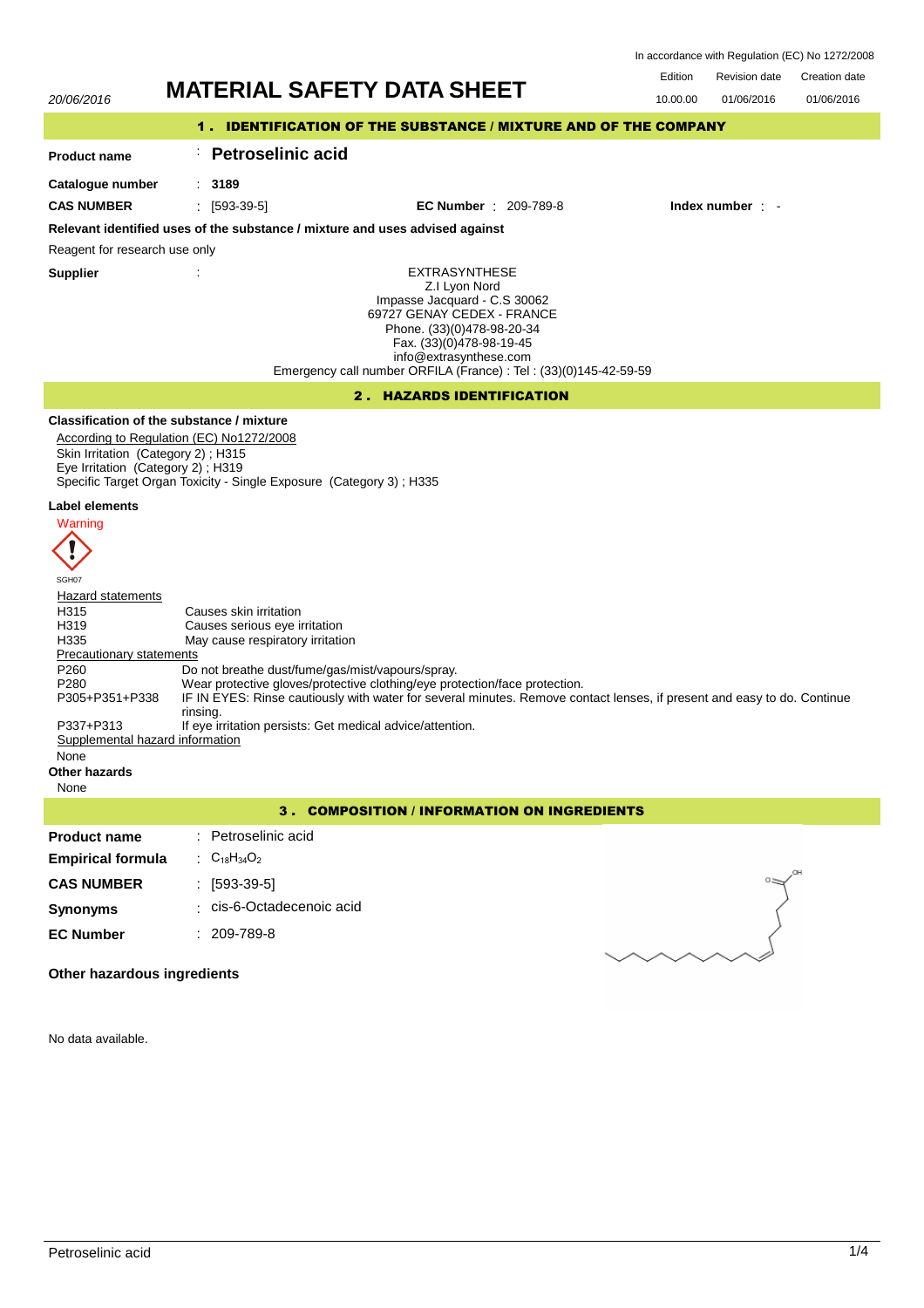#### 4 . FIRST AID MEASURES

#### **Inhalation**

In case of inhalation, move the victim to fresh air. If breathing is difficult, put the victim on oxygen. If breathing stops, carry out artificial respiration.

# **In case of skin contact**

Wash thoroughly with water and soap.

#### **In case of eye contact**

Rinse well with plenty of water for at least 15 minutes.

#### **Ingestion**

Do not make an unconscious person vomit or swallow anything. Rinse the mouth thoroughly with water.

5 . FIRE-FIGHTING MEASURES

### **Extinguishing media**

Carbon dioxide, dry powder.

#### **Special hazards arising from the substance**

Harmful/toxic vapours, carbon oxides may be released during the fire.

### **Advise for fire-fighters**

Wear an autonomous breathing apparatus and suitable protection clothing against chemical agents.

#### 6 . ACCIDENTAL RELEASE MEASURES

#### **Personal precautions**

Use personal protective equipment. Evacuate the personnel from the contaminated zone. Ensure adequate ventilation.

#### **Environnemental precautions**

Keeping away from drains, surface and ground waters.

#### **Methods and materials for containment and cleaning up**

Clean up without creating dust and place in adapted and sealed containers for elimination. Wash the contaminated aera with water and soap. Confine washing water and dispose of it complying with the local regulations. After cleaning, quickly eliminate traces of water with a product absorbing liquids (for example : sand, sawdust, universal binder, Kieselguhr).

# 7 . HANDLING AND STORAGE

#### **Precautions for safe handling**

Avoid formation of dust. Avoid contact with skin and eyes. During handling, wear suitable personal protective equipment (see section 8). Follow the normal measures for preventive fire protection.

# **Specific handling**

No data available.

# **Specific end use(s)**

No data available

#### **Conditions for safe storage, including any incompatibilities**

Store in a cool well-ventilated place. Keep container tightly closed in a dry place away from light.

#### Store at <+8°C

8 . EXPOSURE CONTROL/PERSONAL PROTECTION

#### **Respiratory protection**

Wear imperatively an appropriated mask/respirator, tested and approved by standards such as NIOSH (US) or CEN (EU).

#### **Hand protection**

Handle with protective gloves. The selected gloves have to satisfy the specifications of EU Directive 89/686/EEC and the standard EN 374 derived from it.

#### **Eye protection**

Wear safety glasses.

#### **Skin protection**

Wear suitable protective clothing according to the quantity and the level of activity of the substance at the workplace.

# 9 . PHYSICAL AND CHEMICAL PROPERTIES

#### **Information on basic physical and chemical properties**

| Physical state                         | : Solid                   |
|----------------------------------------|---------------------------|
| Color                                  | $:$ No data available.    |
| Solubility in                          | : Ethyl alcohol (Soluble) |
| Melting point                          | : No data available.      |
| рH                                     | : No data available.      |
| Partition coefficient: n-octanol/water | : No data available.      |
| Auto-ignition temperature              | : No data available.      |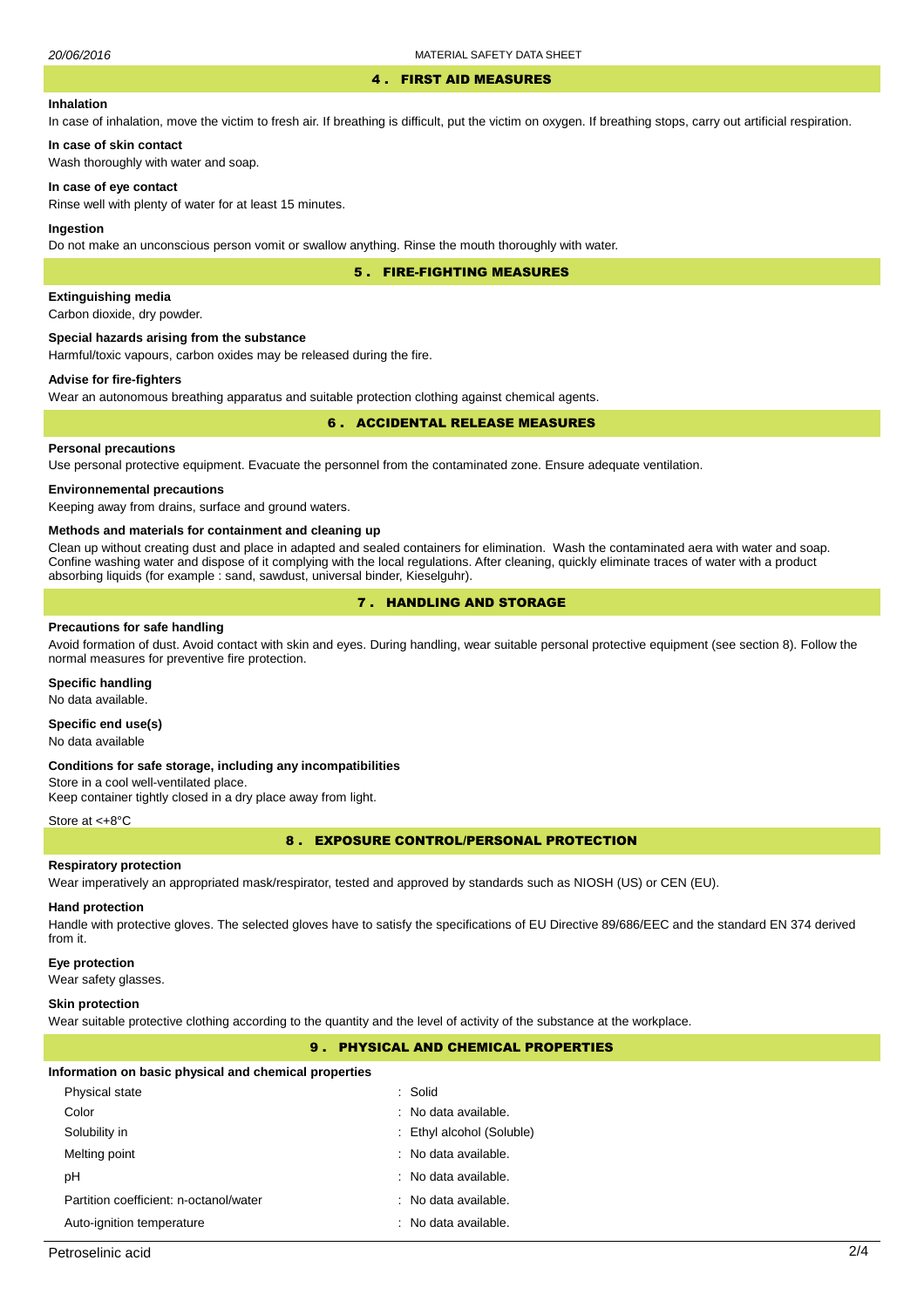| 20/06/2016                | MATERIAL SAFETY DATA SHEET |  |
|---------------------------|----------------------------|--|
| Decomposition temperature | No data available.         |  |
| Viscosity                 | : No data available.       |  |
| Initial boiling point     | $: 399^{\circ}$ C          |  |
| Flash point               | $: 295^{\circ}$ C          |  |

# **Other information**

No data available

#### 10 . STABILITY AND REACTIVITY

# **Reactivity**

No data available.

#### **Chemical stability**

Stable under recommanded storage conditions.

#### **Possibility of hazardous reactions**

No hazardous reactions during storage and handling complying with the instructions.

**Conditions to avoid**

No data available.

#### **Incompatible materials**

No data available.

#### **Hazardous decomposition products**

No hazardous decomposition products if the instructions for handling and storage are respected. During high overheating of the substance or during a fire, hazardous decomposition products may be produced.

11 . TOXICOLOGICAL INFORMATION

# **Acute oral toxicity**

No data available.

#### **Acute dermal toxicity**

No data available.

#### **Acute inhalation toxicity**

No data available.

#### **Skin Corrosion**

No data available.

#### **Skin Irritation**

No data available.

# **Serious Eye Damage**

No data available.

#### **Eye Irritation**

No data available.

# **Respiratory Sensitisation**

No data available.

# **Skin Sensitisation**

No data available.

### **Germ Cell Mutagenicity**

No data available.

#### **Carcinogenictiy**

No data available.

# **Reproductive Toxicity**

No data available.

# **Specific Target Organ Toxicity - Single Exposure**

No data available.

# **Specific Target Organ Toxicity - Repeated Exposure**

No data available.

# **Aspiration Hazard**

No data available.